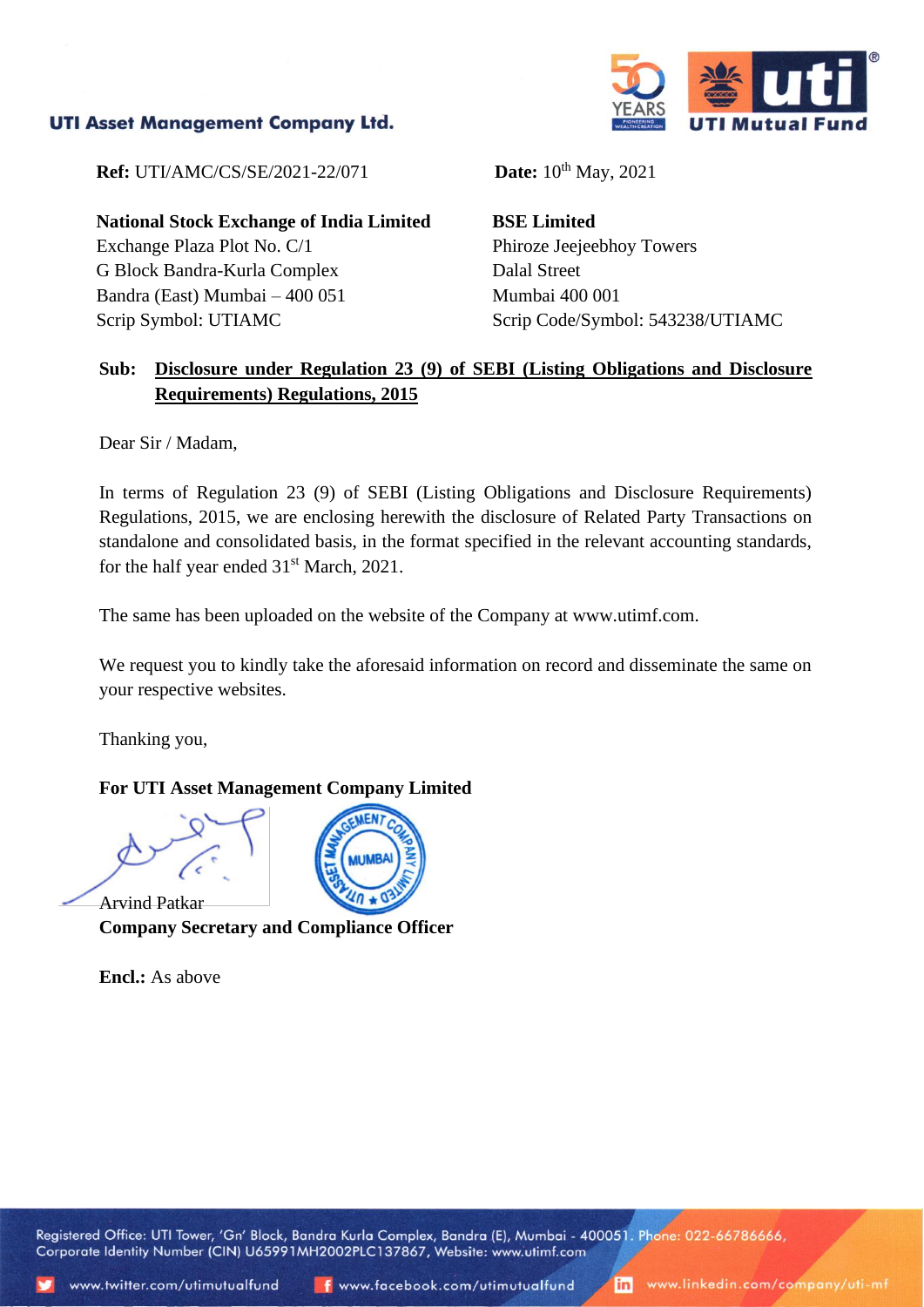### UTI Asset Management Company Limited

#### Disclosure Of Related Party Transactions On Standalone Basis (As per the Format of India Accounting Standard on "IND AS 24: Related Party Disclosures") in pursuance of Regulation 23(9) of SEBI (Listing Obligations & Disclosure Requirements) Amendments Regulations, 2018

#### a) List of related parties of the company with whom there have been transactions during the year ended March, 2021 are as follows:

| Investor with significant influence | T Rowe Price International Limited (23.00%)                            |  |
|-------------------------------------|------------------------------------------------------------------------|--|
|                                     | UTI Venture Funds Management Company Private Limited (100%)            |  |
|                                     | UTI International Limited, Guernsey, (100%)                            |  |
| <b>Subsidiaries</b>                 | UTI Retirement Solutions Limited, India (100%)                         |  |
|                                     | UTI Capital Private Limited, India (100%)                              |  |
|                                     | India Infrastructure Development Fund (25.87 %) ****                   |  |
|                                     | UTI International (Singapore) Private Limited. (100% subsidiary of UTI |  |
|                                     | International Limited, Guernsey)                                       |  |
|                                     | UTI Investment Management Company (Mauritius) Limited. (100%           |  |
| Stepdown subsidiaries               | subsidiary of UTI International Limited, Guernsey)                     |  |
|                                     | UTI Private Equity Limited (100% subsidiary of UTI Venture Funds       |  |
|                                     | Management Company (P) Limited)                                        |  |
| <b>Other Related Parties</b>        | UTI AMC Ltd Employees Provident Fund                                   |  |
|                                     | UTI AMC Ltd Pension Fund                                               |  |
|                                     | Mr. Imtaiyazur Rahman (CEO & WTD),                                     |  |
|                                     | Mr. Dinesh Kumar Mehrotra (Chairman & Independent Director)            |  |
|                                     | Mr. Deepak Kumar Chatterjee (Independent Director)                     |  |
|                                     | Mr. Edward Cage Bernard (Non - Executive Director)                     |  |
|                                     | Mr. Flemming Madsen (Non - Executive Director)                         |  |
|                                     | Mr. Narasimhan Seshadri (Independent Director)                         |  |
| Key management personnel            | Ms. Uttara Dasgupta (Independent Director)*                            |  |
|                                     | Mr. Ashok Shah (Independent Director)**                                |  |
|                                     | Ms. Dipali Hemant Sheth (Independent Director)                         |  |
|                                     | Ms. Jayashree Vaidhyanathan (Independent Director)                     |  |
|                                     | Mr .Rajeev Kakar (Independent Director)                                |  |
|                                     | Mr. Surojit Saha (CFO)                                                 |  |
|                                     | Mr. Kiran Vohra (CS)***,                                               |  |
|                                     | Mr. Arvind Patker (CS),                                                |  |

\* Ms. Uttara Dasgupta ceased to be an Independent Director of the Company with effect from the conclusion of the 17th Annual General Meeting held on 27th November, 2020

\*\* Mr. Ashok Shah ceased to be an Independent Director of the Company with effect from the conclusion of the 17th Annual General Meeting held on 27th November, 2020.

\*\*\* Mr. Kiran Vohra ceases to be company secretary w.e.f. 11th December 2019.

\*\*\*\*The above mentioned fund have been consolidated as per the requirement of IND AS 110. An investor controls an investee when it is exposed, or has rights, to variable returns from its involvement<br>with the investee and h

#### b) Related parties transactions

|                         |                                                       |                                                                                       |                                  | (Rs in Crore)               |
|-------------------------|-------------------------------------------------------|---------------------------------------------------------------------------------------|----------------------------------|-----------------------------|
|                         | <b>Name of Related Party</b>                          | <b>Nature of Transactions</b>                                                         | <b>Year ended</b>                |                             |
| Sr.<br>No.              |                                                       |                                                                                       | $Mar-21$                         |                             |
|                         |                                                       |                                                                                       | <b>Tranasations for the year</b> | Outstanding at the year end |
|                         | <b>UTI</b> International Limited                      | Reimbursement towards IPO expenses                                                    | 4.10                             |                             |
|                         |                                                       | <b>Business Support Service Fees (Expenese)</b>                                       | 4.99                             | 1.49                        |
| $\overline{\mathbf{c}}$ | UTI International (Singapore) Private Limited         | PMS Fees (Income)                                                                     | 5.10                             | 1.95                        |
|                         |                                                       | Reimbursement towards IPO expenses                                                    | 1.60                             |                             |
| $\mathbf{3}$            | UTI Investment Management Company (Mauritius) Limited | PMS Fees (Income)                                                                     | 1.76                             | 0.34                        |
|                         |                                                       | Reimbursement towards IPO expenses                                                    | 0.16                             | ٠                           |
|                         | <b>UTI Retirement Solutions Limited</b>               | Rent Income                                                                           | 0.20                             | $\overline{\phantom{a}}$    |
| $\overline{4}$          |                                                       | Reimbursement received towards employee benefit<br>expenses & administrative Expenses | 2.65                             | 0.57                        |
| 5                       | UTI Capital Private Limited                           | Rent Income                                                                           | 0.07                             |                             |
|                         |                                                       | Reimbursement received towards administrative Expense                                 |                                  |                             |
|                         |                                                       | <b>Interest Income</b>                                                                | 0.34                             | 0.05                        |
|                         |                                                       | Reimbursement towards IPO expenses                                                    | 0.20                             |                             |
|                         |                                                       | Loan repaid                                                                           | 3.00                             | 3.00                        |
| 6                       | UTI Venture Funds Management Company Private Limited  | Reimbursement towards IPO expenses                                                    | 0.02                             | $\overline{\phantom{a}}$    |
|                         |                                                       | Dividend Received                                                                     | 4.00                             | ٠                           |
| $\tau$                  | T Rowe Price International Limited                    | Reimbursement towards Expenses                                                        | 0.61                             | ۰                           |
|                         |                                                       | Dividend Paid                                                                         | 18.37                            | ٠                           |
| 8                       | UTI AMC Ltd Employees Provident Fund                  | Contribution to the fund                                                              | 18.75                            | ٠                           |
| 9                       | UTI AMC Ltd Pension Fund                              | Contribution to the fund                                                              | 4.46                             | ٠                           |

\*All transactions with these related parties are priced on an arm's length basis and resulting outstanding balances are to be settled in cash within six months of the reporting date. None of the balances is secured.

#### c) Details of remuneration & Dividend paid to Company's KMPs

| Sr.            | <b>Nature of Transactions</b> | <b>Year ended</b>                |  |
|----------------|-------------------------------|----------------------------------|--|
| No.            |                               | $Mar-21$                         |  |
|                |                               | <b>Tranasations for the year</b> |  |
|                | Short term employee benefits  | 6.49                             |  |
| $\overline{2}$ | Post employee benefits        | 0.09                             |  |
|                | Share Based Payments          | 2.78                             |  |
|                | Director Sitting Fees         | 1.37                             |  |
|                | Dividend on Equity Shares     | 0.00                             |  |

For UTI Asset Management Company Limited<br>
Subsequence of the Supplier of the Supplier of the Supplier of the Supplier of the Supplier of the Supplier of the Supplier of the Supplier of the Supplier of the Supplier of the S

Surojit Saha Chief Finance Officer